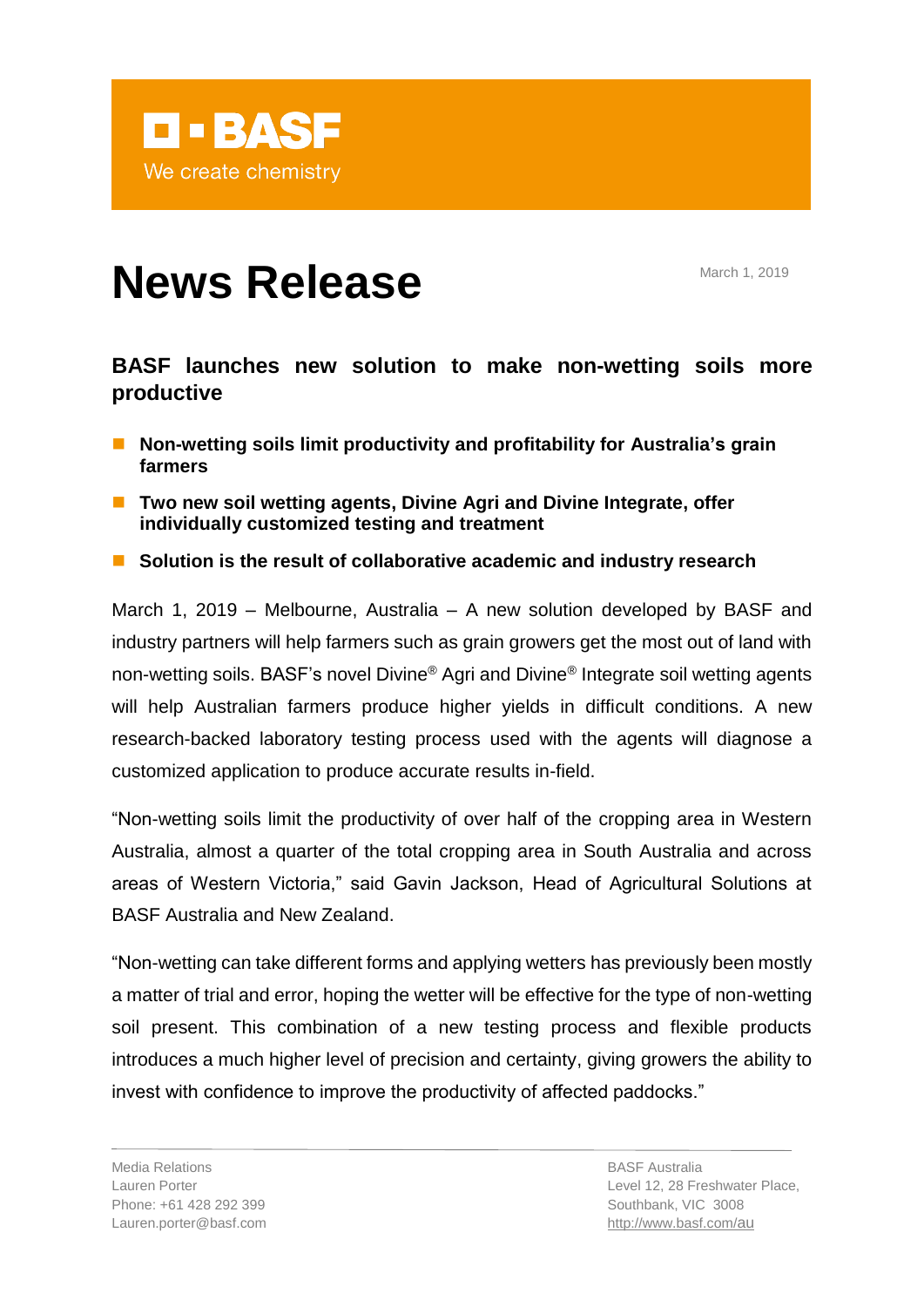With the new solution, farmers with non-wetting soils can send samples to a specialised soil and plant analysis laboratory. The lab will then use a new patented "black box" soil testing technology to diagnose the type of non-wetting soil and recommend the most accurate application combination of Divine Agri® and Divine Integrate<sup>®</sup>. There are a total of seven potential combinations of products which will assist in pore filling for water saturation and infiltration increase in non-wetting soils.

The development of the Divine test and treatment technology is the outcome of extensive industry collaboration. Co-funded in part by BASF and the Grains Research and Development Corporation (GRDC), the majority of testing was led by researchers at Swinburne University, supported by the CSIRO, the University of New England and the University of Western Australia, as a part of the Cooperative Research Centre (CRC) for Polymers.

Ron Osmond, GRDC Head of Business Development, said the new non-wetting soils test and treatment technology represented an important development in the ongoing quest to provide grain growers with products and services that offer a potential solution to the agronomic constraints that limit profitability.

"Addressing non-wetting soils is a major issue for many of our grain growers," Dr Osmond said. "This technology will provide a valuable new tool in growers' toolbox to manage this problem.

"It is also a great example of a private-academic collaborative effort, facilitated by the GRDC, delivering tangible new technology for the benefit of growers."

Jackson continued, "BASF's investment in this research project is part of our commitment to support Australian farmers experiencing real and increasing challenges. Divine Agri® and Divine Integrate® are new, targeted solutions to our expanding portfolio, developed to help crops thrive under tough Australian conditions."

Divine will be produced in Australia at BASF's production site in Somersby, NSW, and is commercially available as of March 1, 2019.

## **About BASF's Agricultural Solutions division**

With a rapidly growing population, the world is increasingly dependent on our ability to develop and maintain sustainable agriculture and healthy environments. Working with farmers, agricultural